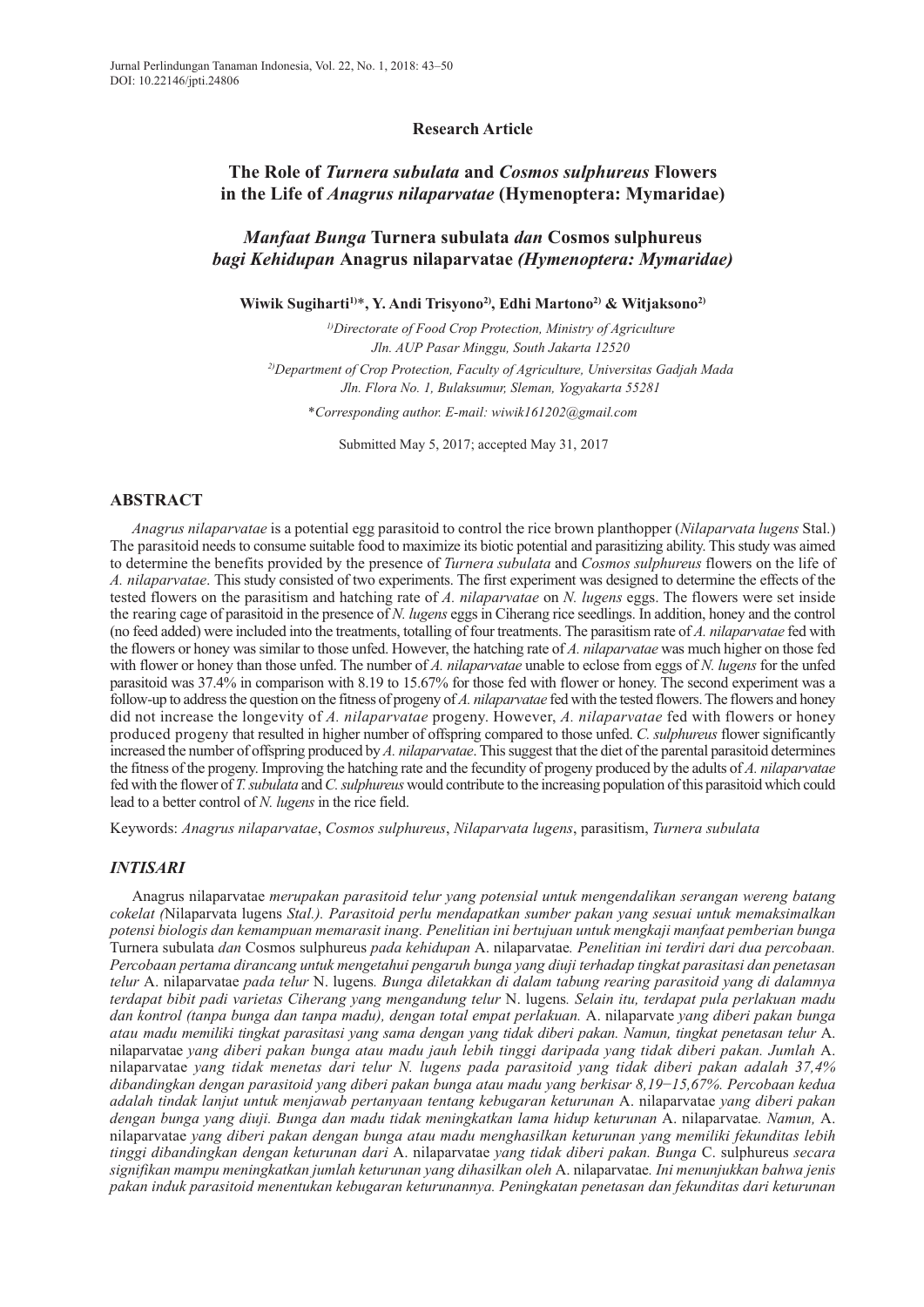*yang dihasilkan oleh induk* A. nilaparvatae *yang diberi pakan bunga* T. subulata *dan* C. sulphureus *akan berkontribusi pada peningkatan populasi parasitoid sehingga dapat mengendalikan serangan* N. lugens *di pertanaman padi dengan lebih baik.*

*Kata kunci:* Anagrus nilaparvatae*,* Cosmos sulphureus*,* Nilaparvata lugens*, parasitasi,* Turnera subulata

## **INTRODUCTION**

The rice brown planthopper (*Nilaparvata lugens* Stal.) (Hemiptera: Delphacidae) is a major pest of rice plants in Asia with the damage could reach 90% (Liu *et al*., 2012). This pest is a serious threat in rice production because it may cause hopperburn (Catindig *et a*l., 2009), and vector for *Rice grassy stunt virus* (RGSV) and *Rice ragged stunt virus*(RRSV) (Reissig *et al*., 1986).

*Anagrus nilaparvatae* (Hymenoptera: Mymaridae) is a potential egg parasitoid for controlling *N. lugens* (Gurr *et al*., 2011). Parasitism rate of *A. nilaparvatae* on *N. lugens* eggs ranged from 15.7 to 35.7% with average of 24.9% (Yaherwandi & Syam, 2007). *A. nilaparvatae* parasitizing ability may reach 38.21% when *N. lugens* lived in rice plants, 64.09% in grasses (Atmadja & Kartohardjono, 1990), and decreased at the end of rice plants (66 Days After Planting, DAP) to 1.12−8.51% (Haryati *et al*., 2017). In Malaysia, parasitism rate of *N. lugens* eggs by *A. nilaparvatae* could reach 68% (Watanabe *et al*., 1992), while in Sri Lanka could be as high as 54% (Fowler *et al*., 1991). In Japan, parasistism rate of *N. lugens* eggs by *Anagrus flaveolus* Waterhouse was 67% (Otake, 1970), and 40−60% by *A. nilaparvatae* (Liu *et al*., 2012).

Parasitoids have been negatively impacted by the use of chemical pesticides, starting from reduction in their fitness and parasitizing ability to their death (Hardin *et al*., 1995; Meilin *et al*., 2012a).Improvement in the role of parasitoids as Biological Control Agents (BCA) can be done through ecological engineering so that optimized ecosystem services may result in a significant control of *N. lugens*. The existence of parasitoids can be preserved by increasing the biodiversity of rice ecosystems. Planting flowering plants (non-crop plants) around the crops will be able to provide a source of food (pollens and nectars), a shelter, as well as alternative hosts for parasitoids (Wratten *et al*., 2003).

Several previous studies have shown that addition of flowering plants could increase insect fecundity and longevity (Pianka *et al.*, 1977; Wratten *et al.*, 2003; Berndt and Wratten, 2005; Abd El-Kareim *et al*.,

2011). Zhang *et al*. (2004) reported that the longevity and fecundity of *Trichogramma brassicae* increased after feeding the parasitoid with honey and corn pollen. *A. nilaparvatae* and *A. optabilis* fed with sesame flowers had longer life and better parasitizing ability (Zhu *et al*., 2013). The longevity of *A. nilaparvatae* also became longer after being treated with the flowers of *Phacelia tanacetifolia* (Farrell, 2013). Egg parasitoids, including *A. nilaparvatae*, could control the population of *N. lugens* in the early stage and it made these parasitoids into potential BCA (Godfray, 1994). Adding flowering plants surrounding rice field could reduce insecticide applications by 70%, increased grain yield by 5%, and delivered an economic advantage of 7.5% (Gurr *et al*., 2016).

This study aimed to assess the effects of *Turnera subulata* and *Cosmos sulphureus* flowers on the parasitizing capacity of *A. nilaparvatae*, as indicated by the parasitism rate, parasitoid emergence, and the longevity and fecundity of parasitoid progeny after their parents were fed with these two flowers. *T. subulata* and *C. sulphureus* are widely adapted and planted crops and recently used by farmers as refuge in the rice fields in the Special Province of Yogyakarta and the Province of Central Java. In addition, *T. subulata* was selected to represent perennial flowering plants, while *C. sulphureus* represented seasonal flowering plants.

### **MATERIALS AND METHODS**

### *Rearing of* **Nilaparvata lugens**

The starting population of *N. lugens* was collected from the rice field in Ngestiharjo Village, County of Kasihan, the District of Bantul,Yogyakarta and reared in the greenhouse of Crop Protection Department, Faculty of Agriculture, Universitas Gadjah Mada (UGM). *N. lugens* was reared on Ciherang rice variety employing an established procedure at the Laboratory of Pesticide Toxicology, UGM.

### *Rearing of* **Anagrus nilaparvatae**

*Anagrus nilaparvatae* initial population was obtained by trapping in the rice field located in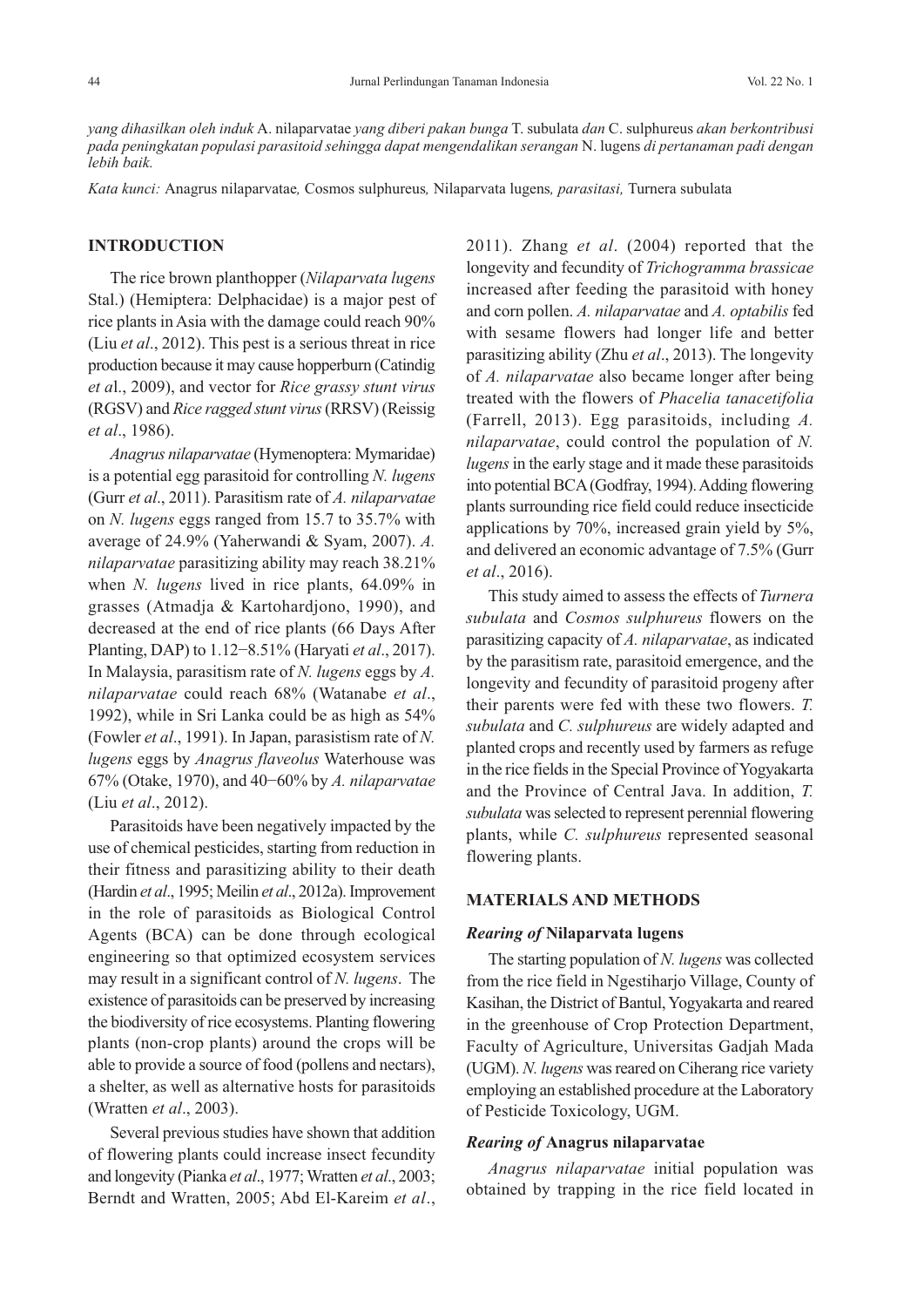Tanjungharjo Village, Nanggulan County, the District of Kulon Progo, Yogyakarta in November 2016. The rice variety used for trapping was Ciherang (one-month old) and this variety was similar to the rice field where the trapped crops were placed. Rice plants were grown in plastic pots with a diameter of 14 cm (top) and 11 cm (bottom), and 12 cm tall. Potted rice plants were individually covered with a plasic tube (50 cm tall, 10 cm diameter) constructed from mica plastic sheet. The tops of the tubes were covered with cotton gauze. Plants were infested with 50 gravid females of *N. lugens* and incubated for three days for oviposition. Subsequently, *N. lugens* and the plastic tube were removed. Rice plants contained with eggs of *N. lugens* were transferred to one month-old rice plants and placed randomly. Plants were left in the rice field for three days. Subsequently, leaves and roots of the plants were removed and left only the stems. The cut end of each stem was wrapped in tissue paper moistened with water. The stems were inserted in a plastic cup with 8 cm in diameter (top), 5.5 cm in the bottom, and 12 cm tall. Each plastic cup with rice stems were then placed inside a plastic tube (8 cm diameter, 25 cm tall). The plastic tubes were covered with cotton gauze on the top. The newly emerged *A. nilaparvatae* was transferred and reared in the Laboratory using established laboratory procedure (Meilin *et al*., 2012b) on Ciherang rice variety.

#### *Flowers of***Turnera subulata** *and***Cosmossulphureus**

*Turnera subulata* and *C.sulphureus* were obtained from Banyumas, Central Java. *T. subulata* was propagated by cuttings and *C. sulphureus* was propagated by sowing the dried seeds in polybag of 30×30 cm in size. Flowers at the full bloom were used for the testing.

## *Effect of* **Turnera** subulata *and* Cosmos sulphureus *on* **Parasistism** *of* **Anagrus nilaparvatae**

The experiment employed a Complete Randomized Design (CRD) with four treatments: *T. subulata* and *C. sulphureus* flowers, honey, and the control (no flower and no honey). The rice plant used was twoweeks old of Ciherang variety.

Ten rice seedlings were placed in plastic cups (6.5 cm top diameter, 4.5 cm bottom diameter, 4.5 cm tall). The cup was then placed inside a plastic tube (8 cm diameter, 23 cm tall) and the plants were maintained their freshness by adding water into the cup. Twenty *N. lugens* gravid females were released in the plastic tube for two days for oviposition when the adults were then removed. One flower of *T. subulata* or *C. sulphureus* was placed into each cup inside the plastic tube. For the treatment of honey, 10% honey solution (Madu Murni Nusantara) was smeared on plastic tube wall. The honey and control treatments were applied in the absence of flowers. Five *A. nilaparvatae* females were transferred into each plastic tubes set for the four different treatments. The flowers were replaced every other day until all the parasitoids died. Subsequently, the leaves of rice seedlings were removed and the roots were wrapped with tissue of 5×5 cm, moistened with water and wrapped in aluminum foil on the outside and placed into a test tube, and covered with cotton gauze. Each treatment was replicated 6 times.

Observation was conducted everyday by counting the number of the newly emerged *A. nilaparvatae* and *N. lugens* nymphs. After three days in a row without any emergence, the rice seedlings were dissected to record the number of *N. lugens* eggs being parasitized but not hatching (unhatched parasitized eggs) and the number of healthy (not parasitized) *N. lugens* eggs but not hatching. Parasitism rate was calculated by dividing the sum of emerged and died parasitoids inside the host by the sum of unhatched eggs, *N. lugens* nymphs and the newly emerged A. nilaparvatae. Analysis of Variance (ANOVA) was done using SAS 9.3, and was continued with LSD  $(P < 0.05)$  when significant differences existed (Gomez & Gomez, 1995).

## *Effect of* **Turnera subulata** *and* **Cosmos sulphureus** *on the Progeny of* **Anagrus nilaparvatae**

The previous study was designed to determine the direct effects of *T. subulata* and *C. sulphureus* flowers on *A. nilaparvatae*  $(F_0)$ . This study was the continuation of the previous one to address the questions whether the adults of *A. nilaparvatae* fed with the flowers produced better progeny  $(F_1)$  than those of unfed parasitoid. The design of this study was similar to the previous one, consisting of four treatments. *A. nilaparvatae* emerged from the all treatments were used according to their respective treatments. However, no matter from what treatments the parasitoids came from they were not fed with any materials (flower or honey). Therefore, it was expected that if the flowers had something good for the parent, the progeny would be beneficially affected by the life of their parents.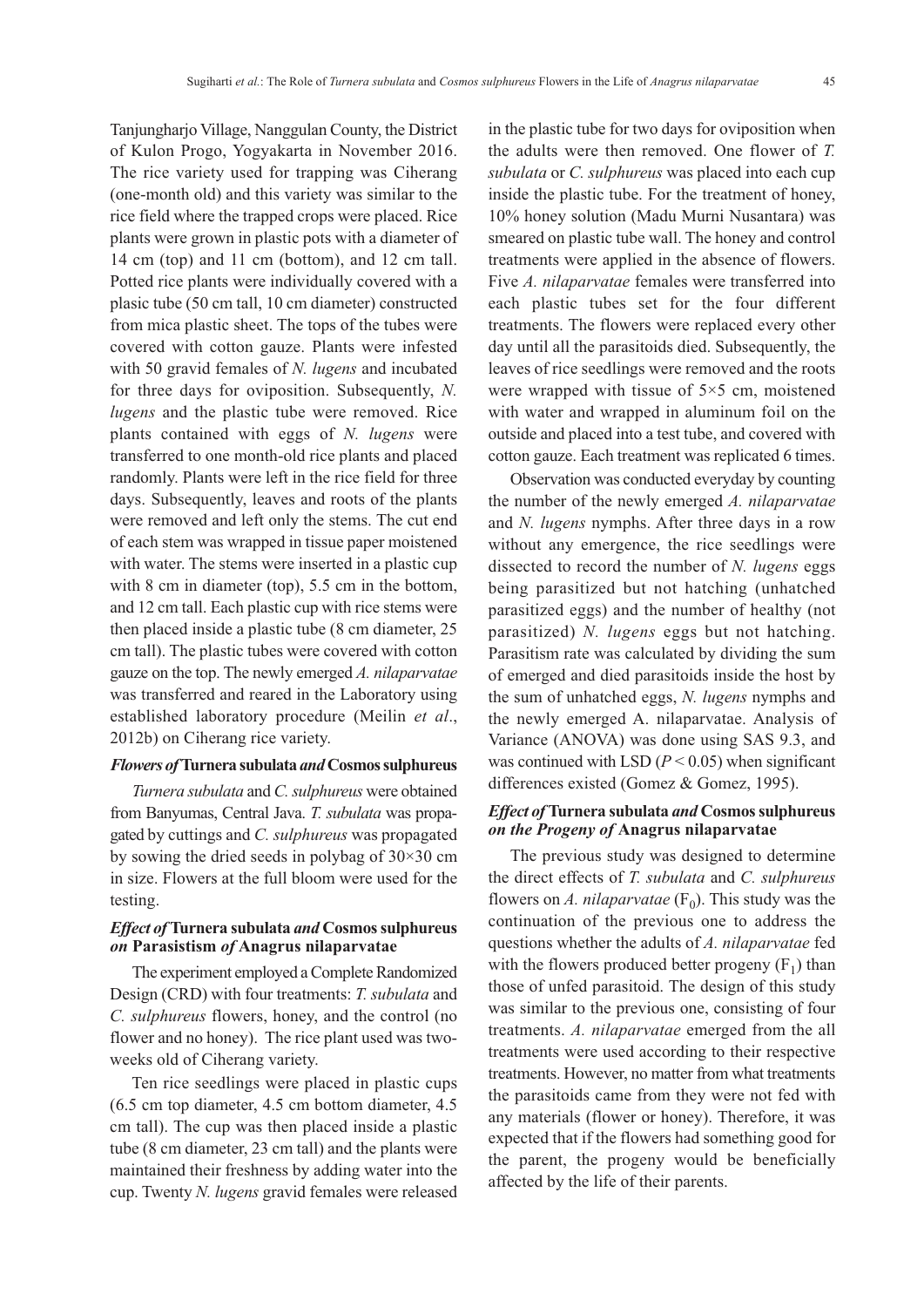The rice plant used was Ciherang aged of two weeks. Five rice seedlings were placed in a glass vial (3.5 cm in diameter, 4.5 cm tall). The vial was then placed inside a plastic tube (5 cm diameter, 17 cm tall) and the plants were maintained their freshness by adding water into the vial. Five *N. lugens* gravid females were released in the plastic tube. One day after *N. lugens* release, one *A. nilaparvatae* adult was released into the plastic tube without food until the parasitoid insidedied . Subsequently, the leaves of rice seedlings were removed. The roots were wrapped in tissue of 5×5 cm, moistened with water followed by the second wrapping using aluminum foil on the outer side. The rice stems were placed inside the test tubes (one treatment in one tube) and covered with cotton gauze. Each treatment was replicated 20 times.

Observation was conducted everyday to determine the longevity and fecundity of *A. nilaparvatae* progeny. The longevity of *A. nilaparvatae* was calculated by summing up the number of days since adult emergence until died. Fecundity of the progeny was counted based on the number parasitoid emerged from the parents being treated with no food in this experiment added with the number of *N. lugens* eggs being parasitized but not hatching (unemerged parasitoid). Rice stems were dissected three days after the last parasitoid had emerged to count the number of unemerged *A. nilaparvatae*.

Sin<sup>-1</sup>√X transformation was performed to normalize the data distribution. ANOVA test was performed using SAS 9.3, and was continued with LSD test (*P* < 0.05) when significant differences existed (Gomez and Gomez, 1995).

#### **RESULTS AND DISCUSSION**

## *Effect of* **Turnera subulata** *and* **Cosmossulphureus** *on Parasistism of* **Anagrus nilaparvatae**

Addition of *T. subulata* and *C. sulphureus* flowers or honey had no effect on the parasitism rate of *A. nilaparvatae* on *N. lugens* eggs (Figure 1). This result might be due to the fact that *A. nilaparvatae* is pro-ovogenic nature which does not require food source for eggs production but energy is needed for the host-searching process and survival (English-Loeb *et al*. 2003; Farrell, 2013). Gravid female of *A. nilaparvatae* could immediately oviposit when she found a host (Lou *et al*., 2014). Furthermore, *A. nilaparvatae* might also collect carbohydrates from the honeydew excreted by *N. lugens*(Lee *et al*., 2006; Wackers *et al*., 2008), although in smaller amounts.

In contrast to the data on parasitism rate, parent parasitoids not receiving any food (control) resulted to high number of unsuccesful parasitoid progeny to emerge from *N. lugens* eggs. Close to 40% of parasitoid were not able to hatch when the parents were not fed with flowers or honey, while those fed with flowers or honey caused significantly lower number of unsuccesfull hatching (Figure 2). Furthermore, differences between the tested flowers and honey was not significant. Nectar or honey could provide additional capacity of parasitoids in storing glycogen (Olson *et al*., 2000), slowing the declining rate of lipids (Lee *et al*., 2004), and increasing the egg maturation (Tylianakis *et al*., 2004). Pro-ovogenic parasitoids can resorb eggs and divert their energy for host searching process (Rivero & Casas, 1999). These results indicate that providing flowers and honey could improve the



Figure 1. Effect of two species of flowers on the parasitism of *Nilapavarta lugens* eggs by*Anagrus nilaparvatae*; *A. nilaparvatae*  $(F_0)$  were released in the cage containing rice plants infected by *N. lugens* eggs and the flower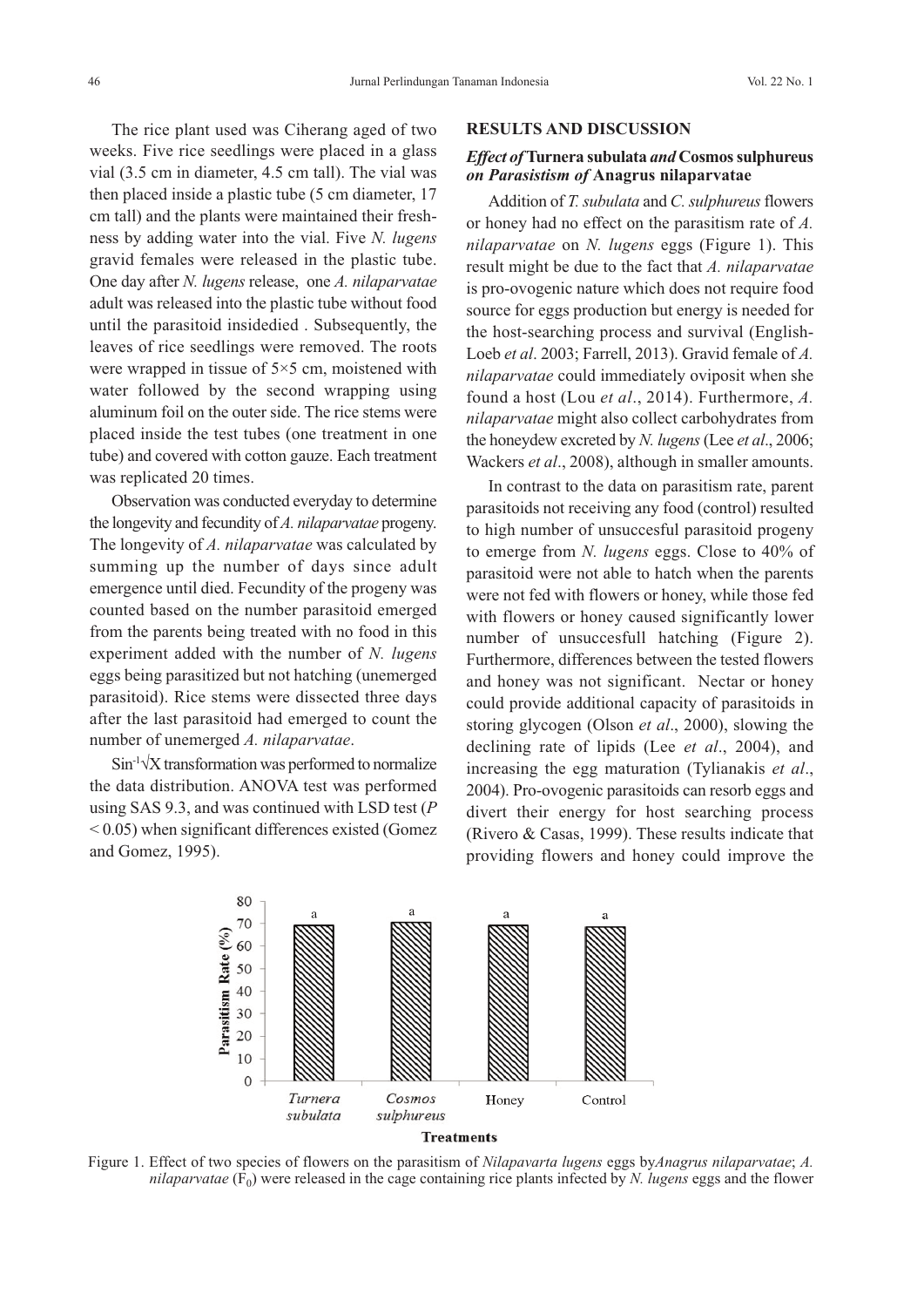

Figure 2. Effect of two species of flowers on hatchability of parasitized *Nilaparvatae lugens* eggs by *Anagrus nilaparvatae*

quality *A. nilaparvatae* eggs. High parasitism rate and high success of parasitoid emergence from the host would contribute to high population of parasitoid for the following generation which in turn could lead to provide a better control for *N. lugens*.

The emergence of *A. nilaparvatae* exposed to *T. subulata* and *C. sulphureus* flowers started at the  $11<sup>th</sup>$  day and ended at the  $15<sup>th</sup>$  day after infestation. However, the emergence of parasitoids from the control and honey treatments occured one day after those fed with flowers and ended at the same time. The peak of emergence of *A. nilaparvatae* occurred at the  $12<sup>th</sup>$  and  $13<sup>th</sup>$  day (Figure 3). Haryati (2016) reported that *A. nilaparvatae* fed with honey started to emerge at the  $12<sup>th</sup>$  to  $14<sup>th</sup>$  day. The early emergence of *A. nilaparvatae* in the treatments of *T. subulata* and *C. sulphureus* flowers indicates that nutrients from the flowers may be able to optimize the level of vitellogenin (a precursor protein of yolk) (Zhang *et al*., 2016) which then increasing the maturation of eggs (Tylianakis *et al*., 2004). Thus, eggs hatch quickly and accelerate the process of parasitization.

## *Effect of* **Turnera subulata** *and* **Cosmos sulphureus** *on the progeny of* **Anagrus nilaparvatae**

The addition of flowers or honey for the diet of parents parasitoids had no effect on the longevity of *A. nilarpavatae* progeny. However, it significantly increased the number of parasitoids produced by the progeny (Table 1). In other words, when the parents of *A. nilaparvatae* were fed with flower of*C.sulphureaus*, their progeny would resulted more offsprings than those not receiving any food supplement. The absence of any positive effects on the longevity of  $F_1$  progeny might be related to the fact that females would die

immediately after laying their last eggs and they did not spend time or energy on activities that did not contribute to their fitness (Segoli, 2013). On the other hand, the flower of *C. sulphureus* consumed by  $F_0$  parent had its effect on the fecundity of  $F_1$ progeny. These results confirm that food sources from flowers (pollen and nectar), which contains sugar, protein, amino acids, and lipids, could increase the fecundity of parasitoids, such as *A. nilaparvatae* (Baggen & Gurr, 1998; English-Loeb *et al*., 2003; Vattala *et al*., 2006; Sivinski *et al*., 2011; Zhu *et al*., 2013).

*Turnera subulata* and *C. sulphureus* flowers had different effects which likely due to differences in morphology, composition of nectar and pollen, as well as volatiles (Farrell, 2013). The most important morphological factor in the suitability of flowers is corolla width and depth, in relation to parasitoid head width and mouthpart structure. Previous research reported that *Phacelia tanacetifolia* flowers had no effect on the longevity of *A. nilaparvatae* (Farrell, 2013), even decreasing the longevity of Hymenopteran parasitoid than that of water (Vattala *et al*., 2006). Biological clock of *T. subulata* (the flower blooms at 7−8 a.m. and closes at 11−12 a.m.) is one of the biological factors that may limit the access of the parasitoid to its food sources. This result confirms that different species of flowering plant were associated with different families of parasitoids (Sivinski, 2011). Each flowering plant has variability in the attractiveness and suitability for certain parasitoid species (Farrell, 2013). This information is important for selecting the suitable flowering plants to enhance the role of parasitoids as BCA in agricultural ecosystems.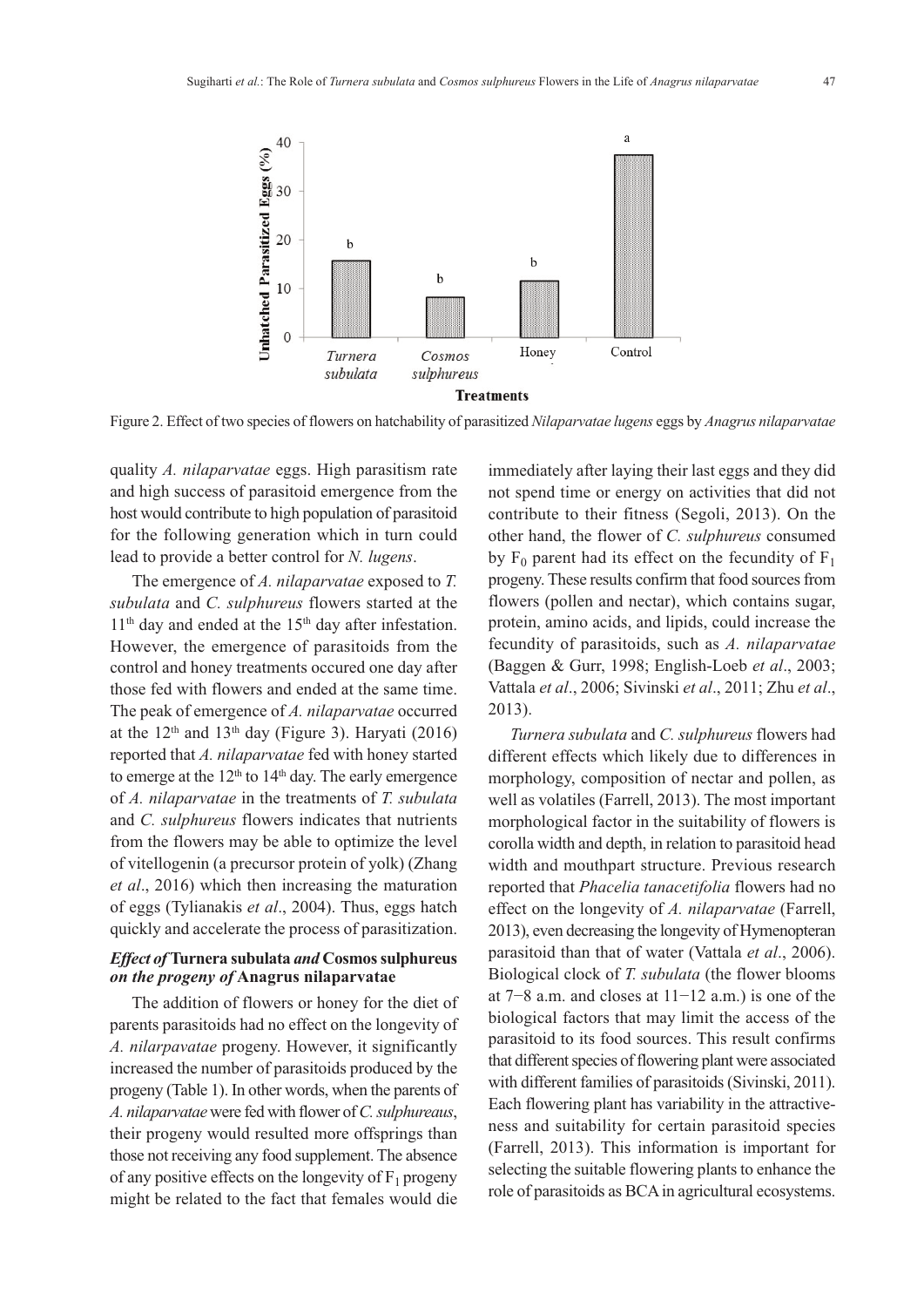

Figure 3. Daily emergence of *Anagrus nilaparvatae* from eggs of *Nilaparvatae lugens* supplied with two species of flowers

Table 1. Effects of two species of flowers on the longevity and fecundity of *Anagrus nilaparvatae* progeny

| Treatment for Parents $(F_0)$ | Progeny $(F_1)$   |                                               |
|-------------------------------|-------------------|-----------------------------------------------|
|                               | Longevity (day)   | No. Parasitoid Produced by $F_1$ <sup>*</sup> |
| Turnera subulata              | $1.85 \pm 1.14$ a | $23.45 \pm 10.98$ ab                          |
| Cosmos sulphureus             | $1.70 \pm 0.86$ a | $26.85 \pm 17.05$ a                           |
| Honey                         | $1.65 \pm 0.75$ a | $23.35 \pm 14.42$ ab                          |
| No supplements                | $1.85 \pm 1.18$ a | $18.45 \pm 13.30 \text{ b}$                   |

Remark: The parents were fed with flowers and honey but the progeny were not. Mean  $\pm$  standard deviation followed by the same letter were not significantly different according to LSD ( $P < 0.05$ ) \* Data was transformed to Sin<sup>-1</sup> $\sqrt{X}$ .

Parasitizing ability of parasitoids in an agroecosystem will increase following the increase in fecundity, egg quality, longevity, and the acceleration of the emergence. The stability of sustainable parasitoid population must always be managed to optimize the ecosystem services (Altieri, 1999). The presence of flowering plants(non-crop plants) on crop cultivation is one of the natural enemies' conservation and contribution of biodiversity to optimize the ecosystem services (Gurr *et al*., 2016).

## **CONCLUSION**

The presence of *T. subulata* and *C. sulphureus* flower improved the hatchability of *A. nilaparvatae* from *N. lugens* eggs but they did not affect the parasitism rate. Under laboratory condition, the progeny of *A. nilaparvatae* produced from the parents reared with the flowers emerged one day earlier than those not receiving any food supplement. Although their progeny had the same longevity than those unfed parents, the flowers provided for the parents

of *A. nilaparvate* were able to increase the number of parasitoids produced by their progeny. Improving hatchibility, shortening the embryonic developmental time, and increasing the progeny produced by *A. nilaparvatae* fed with the flowers of *T. subulata* and *C. sulphureus* would contribute the overall role of this parasitoid in managing the population of *N. lugens* in the field.

## **ACKNOWLEDGEMENT**

We would like to thank Ms. Siti Haryati for the discussion on rearing techniques of the parasitoid and Mr. Sudarto for letting us did trapping parasitoids in his rice field. This manuscript is a part of master thesis entitled "Manfaat Bunga *Turnera subulata* dan *Cosmos sulphureus* bagi Parasitoid *Anagrus nilaparvatae* (Hymenoptera: Mymaridae) dalam Mengendalikan Wereng Batang Cokelat [The Role of *Turnera subulata* and *Cosmos sulphureus* Flowers in The Life of *Anagrus nilaparvatae* (Hymenoptera: Mymaridae) in Controlling Brown Planthopper]".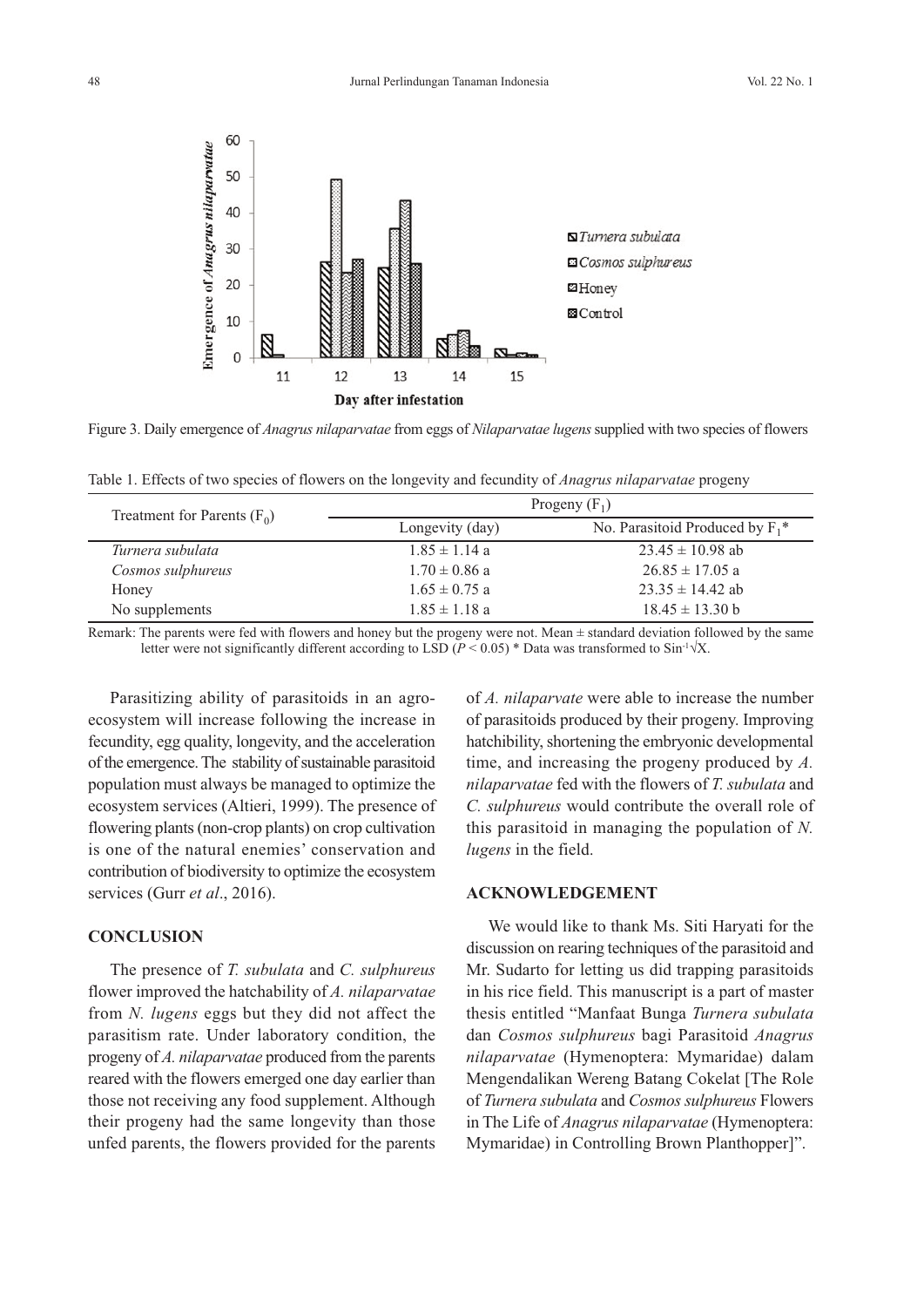### **LITERATURE CITED**

- Abd El-Kareim,A.I., M.E. El-Nagar, &A.E. Marouf. 2011. Attractiveness and Effects of Insectary Plant Flowers on Certain Aphidophagous Insects as Bio-Agents. *Journal Plant Protection and Pathology* 2: 609−622.
- Altieri, M.A. 1999. The Ecological Role of Biodiversity in Agroecosystems. *Agriculture, Ecosystems and Environment* 74: 19–31.
- Atmadja, W.R., &A. Kartohardjono. 1990. Parasitasi *Anagrus*sp. dan *Gonatocerus*sp. terhadapBeberapa Jenis Serangga Inang pada Pertanaman Padi [Parasitation of *Anagrus sp*. and *Gonatoceros sp*. against Several Insects on the Rice]. Seminar of Food Crop Research. Bogor, February 21−22, 1990. p. 12.
- Baggen, L.R. & G.M. Gurr. 1998. The Influence of Food on *Copidosoma Koehleri* and the Use of Flowering Plants as a Habitat Management Tool to Enhance Biological Control of Potato Moth *Phthorimaea operculella*. *Biological Control* 11:  $9 - 17$ .
- Berndt, L.A. & S.D. Wratten. 2005. Effects of Alyssum Flowers on the Longevity, Fecundity, and Sex Ratio of the Leafroller Parasitoid *Dolichogenidea tasmanica*. *Biological Control* 32: 65–69.
- Catindig, J.L.A., G.S. Arida, S.E. Baehaki, J.S. Bentur, L.Q. Cuong, M. Norowi, W. Rattanakam, W. Sriratanasak, J. Xia, & Z. Lu. 2009. Situation of Planthopper in Asia, p. 191−220. *In* K.L. Heong & B. Hardy (eds.), *Planthopper: New Threats to the Sustainability of Intensive Rice Production Systems in Asia*. International Rice Research Institute, Los Banos, Philippines.
- English-Loeb, G., M. Rhainds, T. Martinson, & T. Ugine. 2003. Influence of Flowering Cover Crops on *Anagrus* Parasitoids(Hymenoptera: Mymaridae) and *Erythroneura* Leafhoppers (Homoptera: Cicadellidae) in NewYork Vineyards. *Agricultural and Forest Entomology* 5: 173−181.
- Farrell, S.L. 2013.The Effect of Floral Nectar Feeding on the Parasitoid *A. nilaparvatae* (Hymenoptera: Mymaridae). *Spring* p. 1−18.
- Fowler, S.V., M.F. Claridge, & J.C. Morgan. 1991. Egg Mortality of the Brown Planthopper, *Nilaparvata lugens* (Homoptera: Delphacidae) and Green Leafhopper, *Nephotettix* spp. (Homoptera: Cicadellidae) on Rice in Srilanka. *Bulletin of Entomological Research* 81: 161−167.
- Godfray, H.C.J. 1994. *Parasitoids Behavioral and Evolutionary Ecology*. Princeton University Press, Princeton, New Jersey, United Kingdom. 473 p.
- Gomez, K.A. & A.A. Gomez. 1995. *Prosedur Statistik untuk Penelitian Pertanian*. (translated by: E. Sjamsuddin & J.S. Baharsjah). UI Press, Jakarta. 698 p.
- Gurr, G.M., J. Liu, D.M.Y. Read, J.L.A. Catindig, J.A. Cheng, L.P. Lan, & K.L. Heong. 2011. Parasitoids of Asian Rice Planthopper (Hemiptera: Delphacidae) Pests and Prospects for Enhancing Biological Control by Ecological Engineering. *Annals of Applied Biology* 158: 149–176.
- Gurr, G.M., Z. Lu, X. Zheng, H. Xu, P. Zhu, G. Chen, X. Yao, J. Cheng, Z. Zhu, J.L. Catindig, S. Villareal, H.V. Chien, L.Q. Cuong, C. Channoo, N.Chengwattana, L.P. Lan, L.H. Hai,J.Chaiwong, H.I. Nicol, D.J. Perovic, S.D. Wratten, & K.L. Heong. 2016. Multi-Country Evidence that Crop Diversification Promotes Ecological Intensification of Agriculture. *Nature Plants* 2: 1−4.
- Hardin, M.R., B. Benrey, M. Coll, W.O. Lamp, G.K. Roderick, & P. Barbosa. 1995. Arthropod Pest Resurgence: an Overview of Potential Mechanisms. *Crop Protection* 14: 3−18.
- Haryati S. 2016. *Aktivitas Parasitoid Telur Wereng Batang Padi Cokelat dan Dampak Abamektin terhadap Fekunditas dan Perkembangan*Anagrus nilaparvatae *[The Activities of Egg Parasitoids of Rice Brown Planthopper and The Effects of Abamectin on Fecundity and Development of* Anagrus nilaparvatae*].* Master'sThesis. Universitas Gadjah Mada, Yogyakarta. 46 p.
- Haryati, S., Y.A. Trisyono, & Witjaksono. 2017. Parasitism of the Rice Brown Planthopper Eggs in Various Periods of Time of the Day. *Jurnal Perlindungan Tanaman Indonesia* 20: 28−35.
- Lee, J.C., G.E. Heimpel, & G.L. Leibee. 2004. Comparing Floral Nectar and Aphid Honeydew Diets on The Longevity and Nutrient Levels of a Parasitoid Wasp. *Entomologia Experimentalis et Applicata* 111: 189−199.
- Lee, J.C., D. Andow, & G.E. Heimpel. 2006. Influence of Floral Resources on Sugar Feeding and Nutrient Dynamic of a Parasitoid in The Field. *Ecological Entomology* 31: 470−480.
- Liu, F., Z. Xiao, G. Qing-Qing, & X. Qiu-Fing. 2012. Sublethal Effect of Four Insecticides on *Anagrus nilaparvatae* (Hymenoptera: Mymaridae), An Important Egg Parasitoid of the Rice Planthopper *Nilaparvata lugens* (Homoptera: Delphacidae). *Crop Protection* 37: 13−19.
- Lou, Y.G., G.R. Zhang, W.Q. Zhang, Y.H. Hu, & J. Zhang. 2014. Reprint of: Biological Control of Rice Pest in China. *Biological Control* 68: 103− 116.